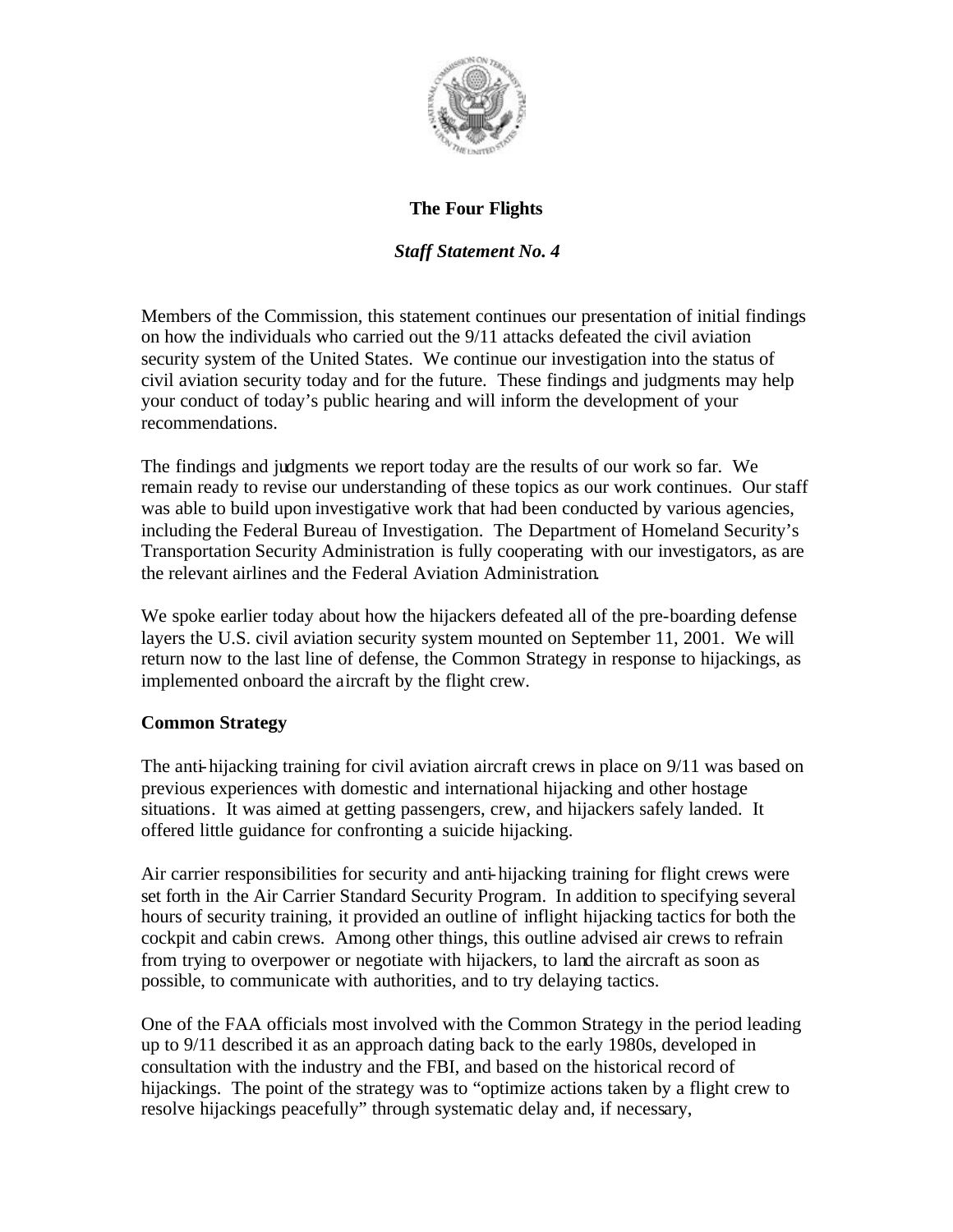accommodation of the hijackers. The record had shown that the longer a hijacking persisted, the more likely it was to have a peaceful resolution. The strategy operated on the fundamental assumptions that hijackers issue negotiable demands, most often for asylum or the release of prisoners, and that "suicide wasn't in the game plan" of hijackers.

Thus, on September 11, 2001, the Common Strategy, the last line of defense, offered no defense against the tactics employed by the hijackers of Flights 11, 77, 93, and 175.

## **The Hijackings of September 11, 2001**

The day of Tuesday, September 11, 2001, began for the U.S. civil aviation as one marked by the exceptionally fine weather across the country, and the absence of any significant overnight problems requiring attention as the workday shifts took over across the system.

We wish to advise the family members of victims who may be viewing this statement that the details we will be recounting may be especially painful for you to hear. Please consider whether you wish to continue viewing, at least at this time.

We first wish to pay tribute to the brave men and women who are the source for most of what we know about what transpired onboard American Airlines Flight 11, United Airlines Flight 175, American Airlines Flight 77, and United Airlines Flight 93. In just a few minutes, we will be hearing about one of those heroes, Flight Attendant Betty Ong who perished on Flight 11, from another individual, American Airlines Reservations Manager Nydia Gonzalez. She spoke with Ms. Ong on that tragic morning and made sure that her voice was heard then, and continues to be heard to this day. But there are many others who we wish to recognize, both passengers and crew, who were able to reach out to let their companies, friends, or families know what had befallen them, and in so doing enable us to tell their story here today. Among them are:

- · Also from Flight 11, Betty Ong's fellow Flight Attendant Madeline "Amy" Sweeney
- · From Flight 175, Flight Attendant Robert Fangman, and passengers Peter Burton Hanson and Brian David Sweeney
- From Flight 77, Flight Attendant Rene May and passenger Barbara Olson
- · From Flight 93, Flight Attendants Ceecee Lyles and Sandy Bradshaw, and passengers Todd Beamer and Jeremiah Glick.

There is every indication that all members of the flight crews did their duty with dedication and professionalism.

### **Hijacker Tactics**

What do we know about the tactics used in the takeover of the four flights?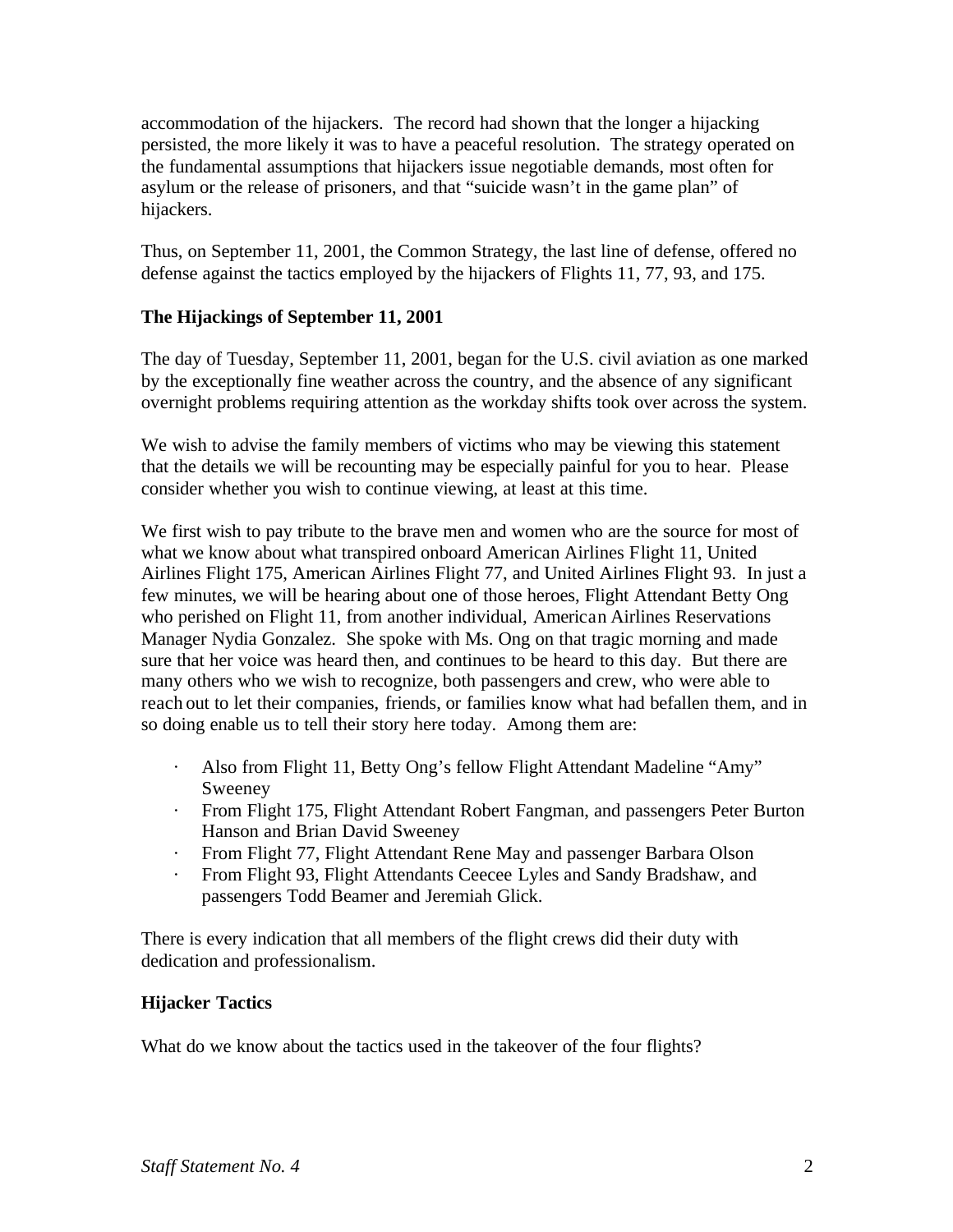The hijackers strategically planned the flights they chose—early morning departures from east coast airports of large Boeing 757 and 767 aircraft fueled for a transcontinental flight to maximize the destructive power of the impact on their selected targets.

There is no evidence to suggest that the 9/11 hijackers or their associates purchased unused tickets for the hijacked flights. As you will note from the charts, the seats selected by each hijacker team appear to have been determined by aircraft type, the Boeing 757 for Flights 77 and 93, and the Boeing 767 for Flights 11 and 175. The seat selections clearly recognized the difference between the single aisle (Boeing 757) and double aisle (Boeing 767) configurations. Thus for Flights 77 and 93, in order to ensure the hijacker pilot had ready access to the cockpit, he was seated in the very front of the plane, with the others placed close behind in First Class. For the twin-aisled Flights 11 and 175, which offer more operational maneuverability, the hijacker pilot sat in Business Class with accomplices both in front in First Class and just behind, covering both aisles.

The question has been raised about whether one or more of the hijackers may have used pilot's credentials in order to sit in the cockpit with the pilots during the flight to facilitate the takeover. A review of the requisite paperwork and other procedures, which must be followed to permit such "jump seat" privileges, provides no evidence that such a tactic was used by the hijackers.

We do know that the seating arrangement chosen by the hijackers facilitated the isolation of the front of the aircraft and the terrorist pilot's entry into the cockpit. The exact method of entry is not known. The strength of the cockpit doors in use on 9/11 would not have precluded forced entry. Cockpit keys were widely available on that day. Also, the Common Strategy did authorize flight crews to allow entry into the cockpit under certain circumstances. There is no way to know whether the terrorists had access to a key, but if not, access to the cockpit could be readily gained by luring the flight deck crew out of the cockpit or forcing the door open.

From what we have learned so far, the hijackers successfully gained control of the forward section of the cabin after the aircraft's seatbelt sign was turned off; the Flight Attendants began cabin service; and passengers were allowed to begin to move around the cabin. This was followed by the hijackers gaining access to the cockpit. There is scattered and conflicting evidence about what happened to the cockpit crew during the takeover, but what we do know is that at some point, the pilots were displaced and no longer in command of the aircraft.

The evidence we have examined to date indicates that the terrorists' tactics and techniques initially resembled the traditional hijacking scenarios.

The hijackers took over the aircraft by force or threat of force. This was reported on all four flights.

The hijackers gained access to the cockpit and sealed off the front of the aircraft from the passengers and cabin crew. This was reported, with slight variation, on all four flights.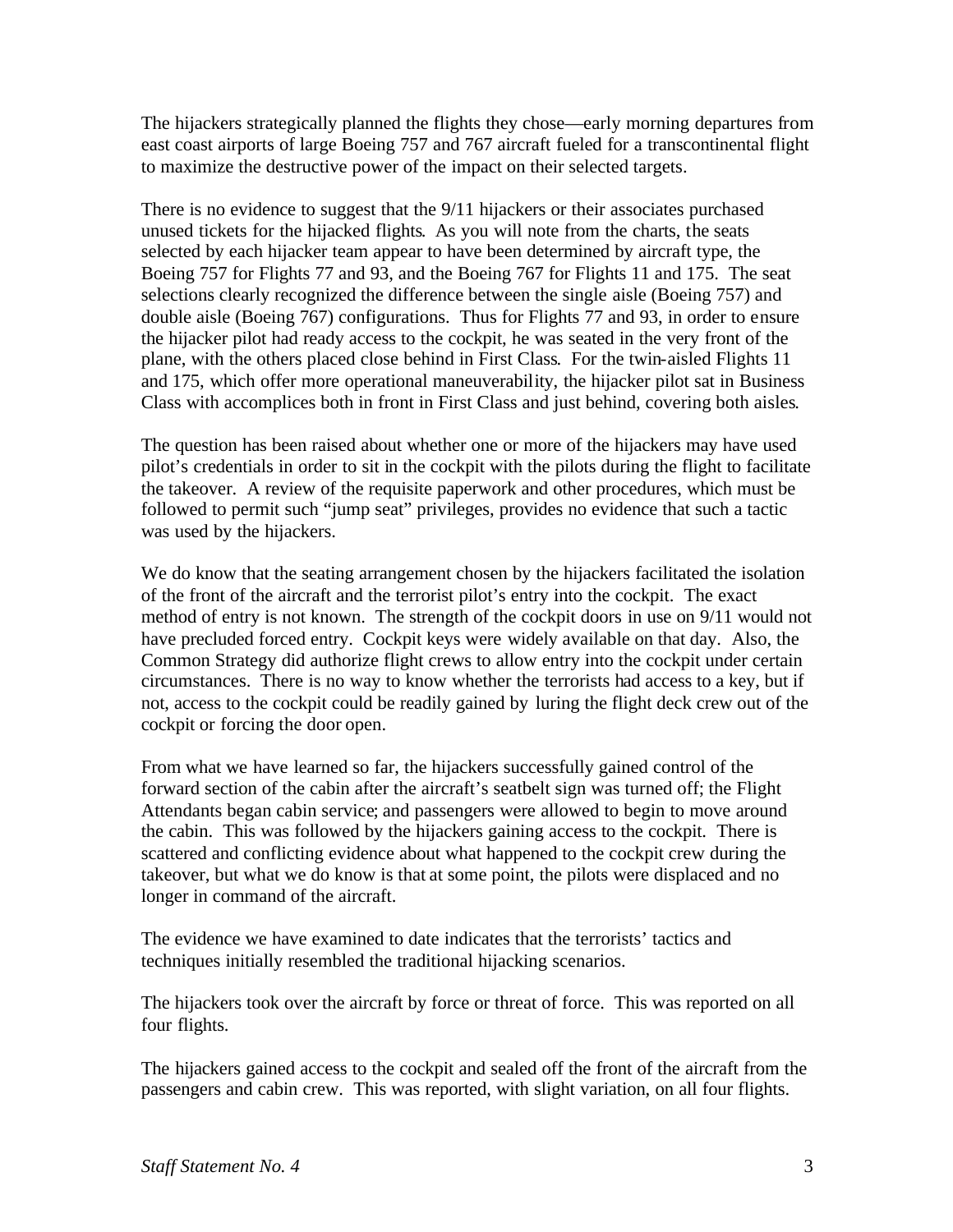Some of these reports included the presence of mace and/or pepper spray in the cabin, and indications that passengers had difficulty breathing. We believe this indicates that the terrorists created a "sterile" area around the cockpit by isolating the passengers and attempting to keep them away from the forward cabin, in part, by using mace or pepper spray. Pepper spray was found in Atta's checked luggage that was recovered at Logan Airport.

The hijackers used the threat of bombs. This was reported for all but Flight 77. They also used announcements (reported for Flights 11, 77, and 93) to control the passengers, as the aircraft supposedly flew to an airport destination.

These long standing tactics for terrorist hijackings were consistent with the paradigm of the Common Strategy developed for flight crew response to hijackings. There were no reasons for the flight crew to respond outside the training they had received at the time their respective flight was hijacked.

Even so, as the hijackings progressed, there is evidence of growing awareness onboard the aircraft tha t something extraordinary was unfolding. Callers from both Flights 11 and 175 noted early in the process very erratic flying patterns and talked about the possibility that the hijackers were piloting the aircraft. Reports from Flight 175 included one passenger predicting the hijackers intended to fly the aircraft into a building. Another said the passengers were considering storming the cockpit.

Later, on Flight 77, at least one passenger was explicitly informed about what had happened to Flights 11 and 175. And, as is widely known in the case of Flight 93, the growing awareness among the passengers of what had already occurred with the other flights spurred a heroic attempt to take over the plane from the hijackers. The nation owes an eternal debt of gratitude to those who took action to ensure that Flight 93 never reached its target.

### **Pilot Training**

To successfully complete the 9/11 plot aboard the aircraft, at least one member of the team had to be able to pilot the plane, naviga te it to the desired location, and direct it into the intended target. These tasks required extensive training and preparation.

FAA records show that four of the 19 hijackers—one aboard each flight—possessed FAA certificates as qualified pilots. FAA certification required that a candidate complete a requisite amount of flight training and pass both a written exam and practical skills test. Each of the four pilots received flight training in the United States, which is recognized as having one of the world's most advanced pilot training education and certification system in the world, and trains many pilots from many nations.

Among the five hijackers of American Airlines Flight 11, only Mohammed Atta held a certificate from the FAA as a qualified private and commercial pilot, including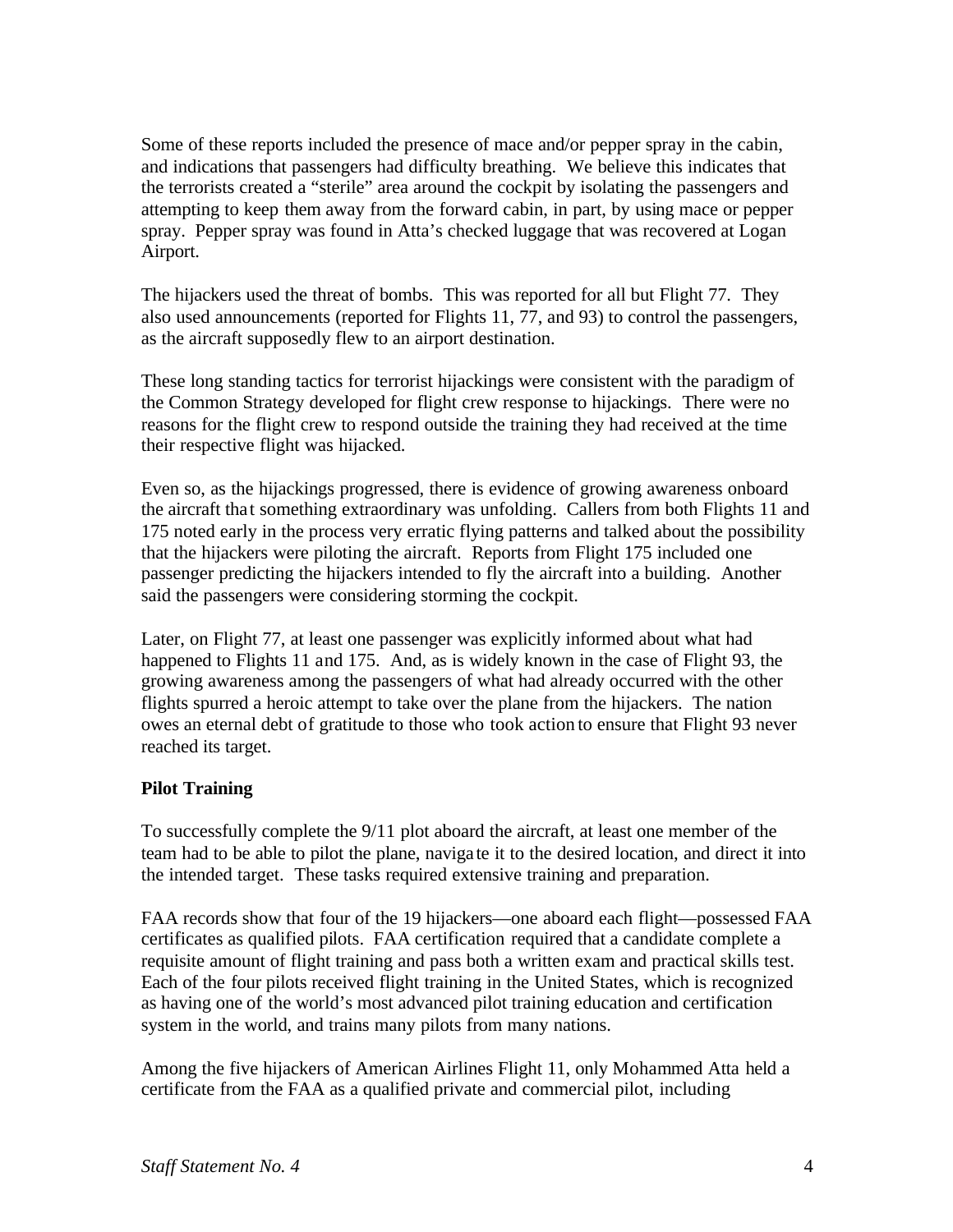proficiency rating in multi-engine aircraft operation. Atta received his commercial pilot certificate in December, 2000. Records indicate that Atta received Boeing flight simulator training sessions.

According to experts questioned by Commission staff, simulator training was critical for the hijacker to familiarize himself with the cockpit controls and proper operation of the Boeing 757 and 767—the type hijacked on 9/11, and to gain the operational proficiency, "feel," and confidence necessary to fly the aircraft into an intended target.

Among the five hijackers aboard United Airlines flight 175, only Marwan al Shehhi is known to have completed flight training and possessed an FAA pilot certification. Al Shehhi received his commercial pilot certificate in December, 2000, on the same day and at the same facility as Atta received his. He also had Boeing flight simulator training.

Among the five hijackers aboard American Airlines Flight 77, Hani Hanjour was the sole individual who FAA records show completed flight training and received FAA pilot certification. Hanjour received his commercial multi-engine pilot certificate from the FAA in March 1999. He received extensive flight training in the United States including flight simulator training, and was perhaps the most experienced and highly trained pilot among the 9/11 hijackers.

Among the four hijackers aboard United Airlines Flight 93, Ziad Jarrah was the lone individual who is recorded as having received flight training and FAA pilot certification. Jarrah received his private pilot certificate from the FAA in November, 2000, and was recorded as having received Boeing flight simulator training. Staff would note that Jarrah had logged only 100 flight hours, and did not possess a commercial pilot certificate or multi-engine rating.

The staff would note the existence of computer-based software programs that provides cockpit simulation available on the open market to the general public. According to experts at the FAA such computer-based training packages, including products that simulate cockpit controls of the Boeing 757 and 767, provided effective training opportunities. The terrorists were known to use computers, and there is no reason to believe they did not have the computer literacy necessary to take advantage of computerbased training aids.

### **Flying the Aircraft**

Although the investigation is still ongoing into what methods the hijackers employed to navigate and direct the aircraft toward their target, the following information is offered in regard to this analysis.

Boeing 757 and 767 aircraft are outfitted with highly capable flight management systems and auto pilot features. Knowledge of these systems could be gained through simulator training, readily available operational manuals, and, perhaps, PC-based simulator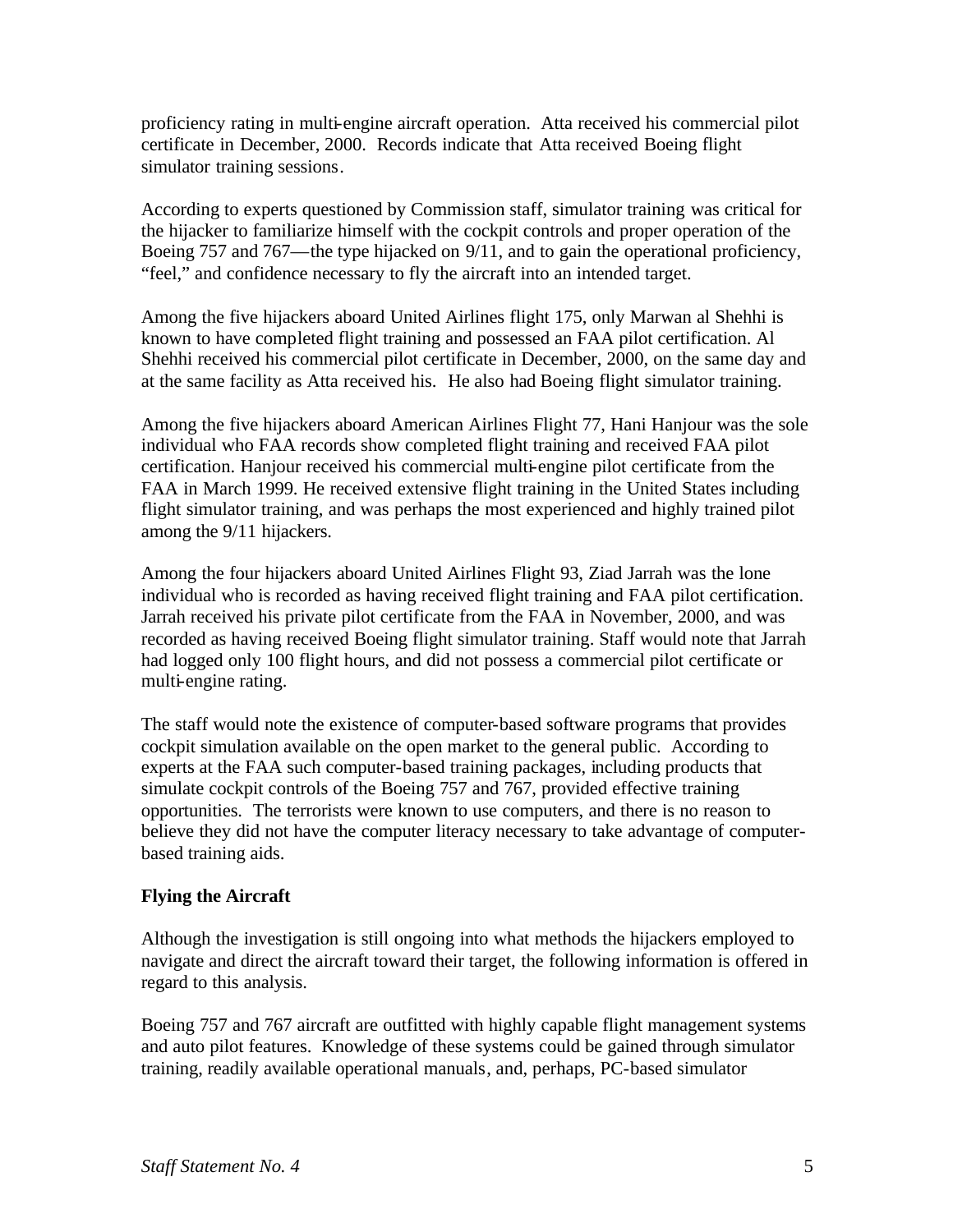software. Information from the flight recorder recovered from Flight 77 indicated that the pilot had input auto-pilot instructions for a route to Reagan National Airport.

It should be noted that the Flight Management Computer could be programmed in such a manner that it would navigate the aircraft automatically to a location of the hijackers' choosing, not merely a commercial airport, at a speed and altitude they desired, provided the hijackers possessed the precise positioning data necessary. By using sequenced waypoints dialed into the computer, the hijackers could also approach the target from the direction they wanted.

Financial records indicate that one of the hijackers had purchased a global positioning system perhaps for the purpose of acquiring precise positioning data on al Qaeda's 9/11 targets. They had also purchased a Boeing flight deck video and flight simulator software program. Flight manuals were also found among their belongings.

The Commission continues to acquire and ana lyze data on pilot training, operational requirements, flight information, and other relevant evidence that will provide the most informed theory of what means the hijackers used to fly the aircraft to their targets.

Whether the hijackers flew the aircraft manually, engaged the flight management computer to take them to a programmed destination, or employed some combination of the two, experts consulted by the Commission believe it quite credible that, given the certificates held by the hijackers, the training and educational opportunities available to them through publicly available flight operations manuals and computer-based flight training software, the hijackers—particularly Atta, Hanjour, and al Shehhi—had the know-how to complete the mission.

#### **Weapons**

Records of purchases by the hijackers and other evidence indicate that knives with blades of less than four inches long were their primary weapons of choice.

With regard to reports from crew and passengers, knives were cited on all four flights. The threat of a bomb was reported on Flights 11, 175, and 93. Box cutters were specifically indicated only in one report, from Flight 77.

Staff specifically notes reports from callers aboard at least two of the hijacked aircraft (Flights 11 and 175) suggesting that the terrorists used mace or pepper spray aboard the flight. As mentioned previously, the evidence suggests that one of the tactics employed by the hijackers on all the flights was to move passengers to the back of the airplane away from the cockpit. Mace, pepper spray, or a similar substance would have aided the terrorists in that effort and assisted them in maintaining a controlled area around the flight deck.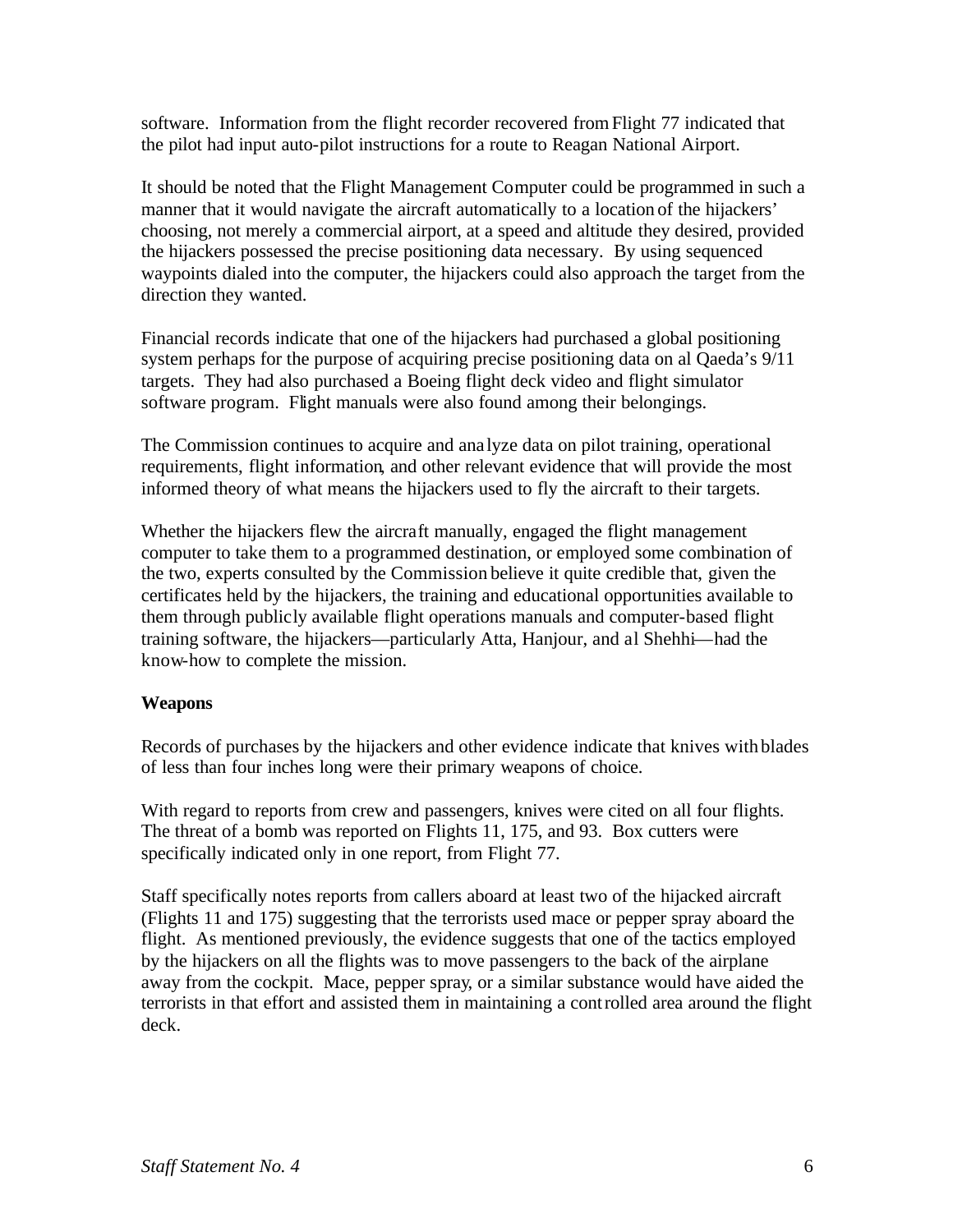Both mace and pepper spray were specifically prohibited items under the Air Carrier Standard Security Program. The question of how these items were carried on board remains an issue under investigation.

One is left to consider the following. Had the consequences of being a "selectee" under the passenger prescreening program, as nine of the terrorists were, required a more intense screening of the selectee, as had been the case before the prescreening system was computerized in 1998, the system would have stood a better chance of detecting the prohibited item, possibly depriving the terrorists of an important weapon.

Staff notes this in order to highlight a major policy question arising from the Commission's investigation. Was it wise to ease the consequences of being a prescreening selectee at a time when the U.S. government perceived a rising terrorist threat, including domestically, and when the limits of detection technology and shortcomings of checkpoint screening efficacy were well known?

Moreover, we believe that in practice the FAA's approach of admonishing air carriers to use common sense about what items should not be allowed on an aircraft, while also approving the air carrier's checkpoint guidelines that defined the industry's "common sense," created an environment where both parties could deny responsibility for making hard and most likely unpopular decisions.

## **Gun Onboard?**

We continue to investigate allegations that a gun was used aboard American Airlines Flight 11. This allegation arose from a notation in an executive summary produced on September 11, 2001, by FAA staff indicating that the FAA Headquarters had received a report of a shooting aboard the plane, reportedly from an American Airlines employee at the company's operations center. The individual alleged to have made the report to the FAA denies having done so.

While staff continues to investigate the origins and accuracy of the report, we note: Regardless of what reports were received in the chaotic environment of various operations centers at the FAA, the airports and the airlines, the only authoritative information about whether a shooting occurred on Flight 11 had to have come from individuals on the aircraft who were reporting what was taking place to contacts on the ground.

Two flight attendants aboard American Airlines Flight 11 placed calls to ground contacts to report what was happening on the aircraft, and as indicated above, the Commission will receive testimony shortly about Ms. Ong's call. Staff notes that the flight attendants did their duty with remarkable courage. The evidence shows that the flight attendants remained in phone contact with authorities for an extended period of time, providing valuable information with extraordinary professionalism. Their actions were nothing short of heroic.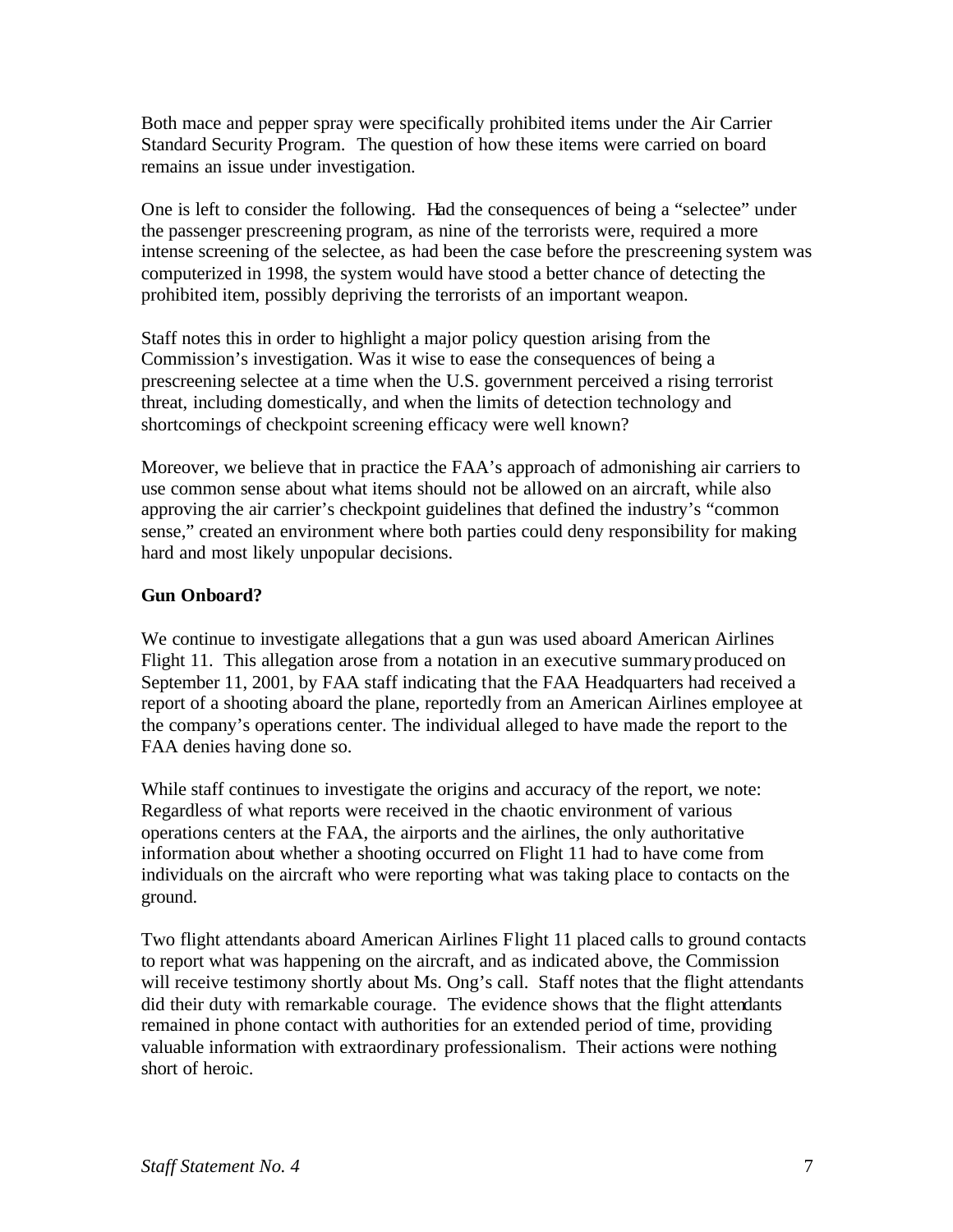Neither the tape recordings of the call from flight attendant Betty Ong nor the accounts by at least seven separate witnesses to the calls placed by Ms. Ong or Ms. Madeline Sweeney reported the presence of a gun or the occurrence of a shooting. The witnesses' accounts of the phone calls are consistent and are quite specific about the kind of weapons that were reported present—knives, mace, and a bomb—as well as the nature of the assaults on board—the "stabbing" of two crew members and a passenger.

In order to accept the accuracy of the initial FAA executive summary with regard to a shooting (disregarding the evidence by eyewitnesses to the contrary), one would have to believe that the American Airlines System Operations Center (SOC) relayed to the FAA the account of a shooting that no witness recalls while neglecting to include the account of a stabbing that was widely reported, including to personnel in the SOC. This seems highly implausible.

Finally, staff notes that the alleged victim of the shooting was seated in 9(B). Both the seat and its occupant are described by several of the witness accounts from the aircraft as the place where the stabbing occurred.

At this point in the investigation it seems evident that the form of attack on the business class passenger—the only attack upon a passenger reported by eyewitnesses—became garbled as the account of the assault was relayed between airline and FAA authorities in the fog and confusion of the rapidly unfolding events of the day.

Other relevant evidence bears mentioning. While investigators have uncovered evidence of numerous knife purchases by the 19 hijackers leading up to September 11, 2001, no firearm purchases or possession are in evidence.

Further, the tactics of all four hijacking teams involved in the plot were similar. No evidence has been uncovered to suggest that the hijackers on any of the other flights used firearms, and none were found in evidence at any of the crash sites, notably the crash site of United Airlines Flight 93 where items from the aircraft were collected as evidence. To the contrary, the common tactic among the four teams of employing knives and mace, and the wielding of a bomb (either real or simulated), is indicated by all other evidence. It seems unlikely that one of the teams would depart from the tactical discipline of the plotters' mutual strategy.

Finally, though it appears erroneous at this point in the investigation, staff continues to develop information on how the gun story may have come to be reported. Again, we stress our investigative work, including on the issues we have discussed today, is by no means complete. Our investigation continues.

#### **Conclusion**

We started today by asking us all to try to remember the world before  $9/11$ , and the factors and pressures that influenced the civil aviation security system prior to that day. We cannot and will not forget the events of 9/11. The lessons of that tragedy continue to